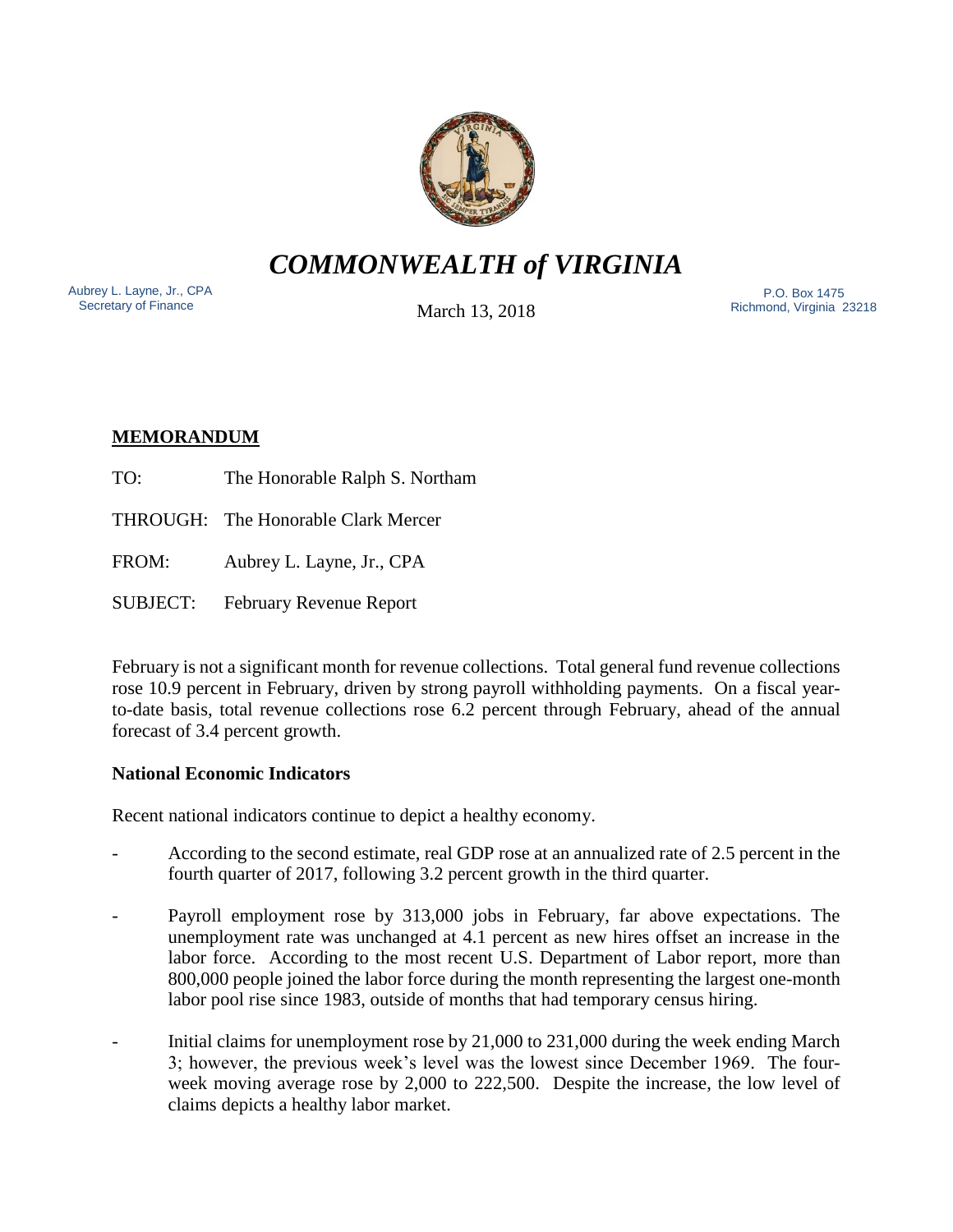March 13, 2018 Page 2 of 4

- The Conference Board's index of leading indicators rose 1.0 percent in January following a 0.6 percent increase in December, suggesting the economic expansion should continue.
- The Conference Board's index of consumer confidence rose 6.5 points to 130.8 in February, the strongest monthly gain in almost a year. Both the expectations and present conditions components showed solid improvement for the month.
- Conditions in the manufacturing sector were somewhat better than expected in February. The Institute of Supply Management index rose from 59.1 to 60.8, and remains solidly in expansionary territory.
- The CPI rose 0.5 percent in January after a 0.2 percent increase in December. The index stands 2.1 percent above January 2017. Core inflation (excluding food and energy prices) rose by 0.3 percent, and is 1.8 percent above a year ago. Increases in both the CPI and core CPI were above consensus expectations.
- At its February meeting, the Federal Reserve left the federal funds target rate unchanged at 1.25 to 1.50 percent.

#### **Virginia Economy**

In late March, the Virginia Employment Commission will release re-benchmarked employment data for calendar years 2016 and 2017, so January data are not yet available. A brief review of the revision will be included in the March revenue letter. Virginia's unemployment rate remained fairly steady at 3.6% in January 2018.

The Virginia Leading Index rose 0.5 percent in January after increasing 0.3 percent in December. All four components improved in January and the indexes in all of Virginia's metropolitan statistical areas increased for the month.

#### **February Revenue Collections**

Total general fund revenue collections rose 10.9 percent in February, driven by strong payroll withholding payments. On a fiscal year-to-date basis, total revenue collections rose 6.2 percent through February, well ahead of the annual forecast of 3.4 percent growth.

*Net Individual Income Tax (70% of general fund revenues)*: Through February, collections of net individual income tax rose 7.5 percent from the same period last year, ahead of the annual estimate of 3.4 percent growth. Performance in each component of individual income tax is as follows:

*Individual Income Tax Withholding (64% of general fund revenues)*: Collections of payroll withholding taxes rose 11.8 percent for the month. Year-to-date, collections have risen 5.6 percent, well ahead of the annual estimate of 3.5 percent growth.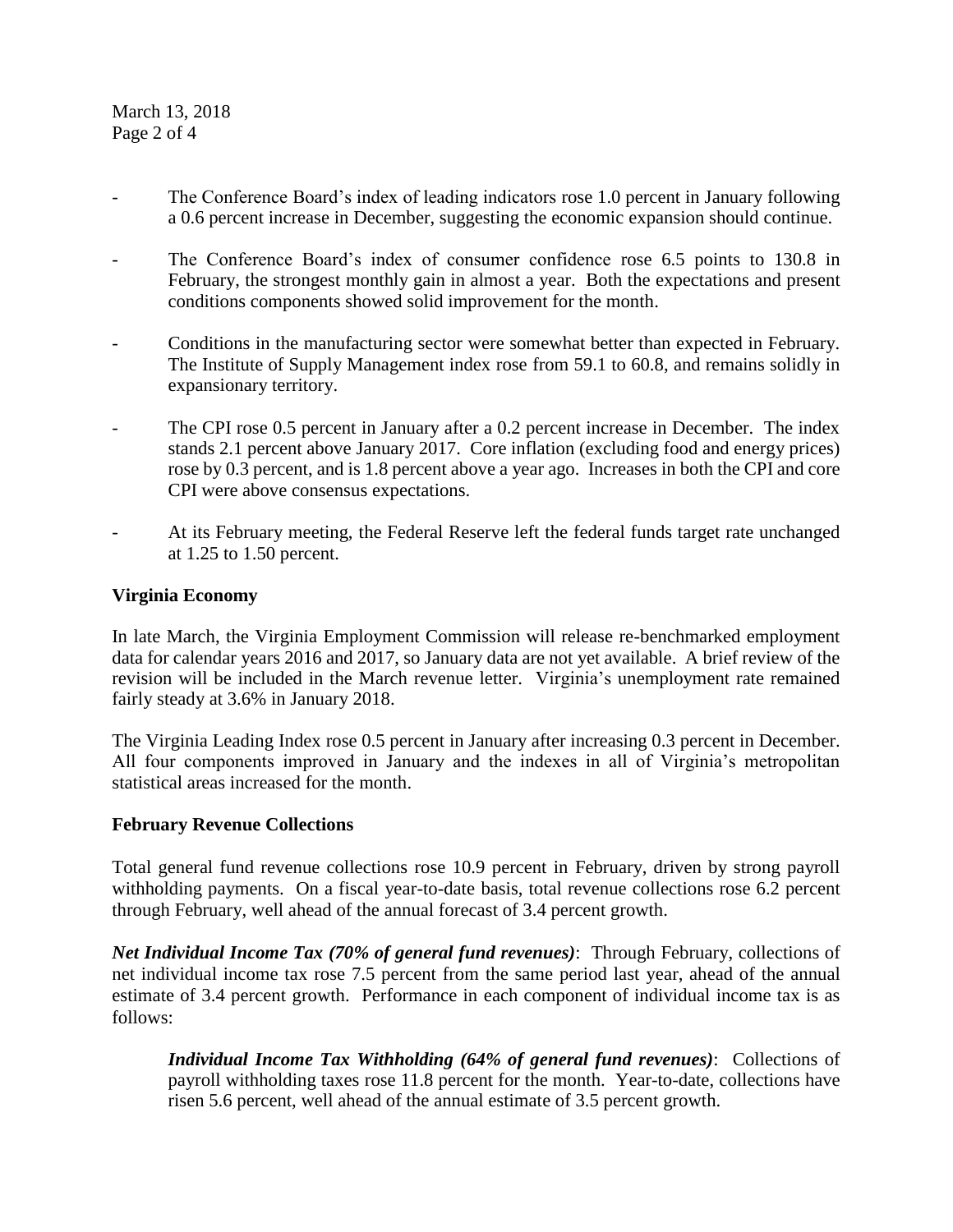March 13, 2018 Page 3 of 4

> *Individual Income Tax Nonwithholding (16% of general fund revenues)*: February is not a significant month for collections in this source. Collections in nonwithholding were \$49.8 million compared with \$54.4 million in February of last year, a decrease of 8.6 percent. Year-to-date, collections rose by 19.0 percent, ahead of the annual estimate of a 4.3 percent increase.

> *Individual Income Tax Refunds*: The main filing season began in February. The Department of Taxation issued \$442.6 million in refunds compared with \$429.5 million in the same period last year. Year-to-date, refunds have increased by 7.9 percent, ahead of the annual estimate of 5.8 percent growth.

*Sales Tax (18% of general fund revenues)*: Collections of sales and use taxes, reflecting January sales, rose 3.6 percent in February. February receipts include January post-holiday sales and gift card purchases, completing the holiday shopping season. On a year-to-date basis, collections have risen 3.2 percent, close to the annual estimate of 3.0 percent growth.

*Corporate Income Tax (5% of general fund revenues)*: February is not a significant month for collections in this source. Collections of corporate income taxes were \$7.6 million in February, compared with receipts of \$13.8 million in February of last year. Year-to-date collections have increased 13.3 percent from the same period last year, ahead of the annual estimate of 5.7 percent growth.

*Wills, Suits, Deeds, Contracts (2% of general fund revenues)*: Collections of wills, suits, deeds, and contracts – mainly recordation tax collections – were \$23.7 million in February, compared with \$25.0 million in February of last year, a decrease of 5.4 percent. On a year-to-date basis, collections are down 2.3 percent, trailing the annual forecast of 3.3 percent growth.

*Insurance Premiums (2% of general fund revenues)*: February collections in this source were \$18.3 million compared with \$12.9 million last year. Year-to-date collections through February were \$60.3 million compared with \$81.1 million in the same period last year. Final payments were due March 1 and estimated payments are due in April and June.

#### **Other Revenue Sources**

The following list provides data on February collections for other revenue sources:

|                                    | <b>Year-to-Date</b> | Annual<br><b>Estimate</b> |
|------------------------------------|---------------------|---------------------------|
| Interest Income (0.4% GF revenues) | 19.5%               | 21.9%                     |
| ABC Taxes (1% GF revenues)         | 3.5%                | 4.3%                      |

*All Other Revenue (2% of general fund revenues)*: Receipts in All Other Revenue rose 2.5 percent in February, \$30.2 million compared with \$29.4 million a year ago. On a year-to-date